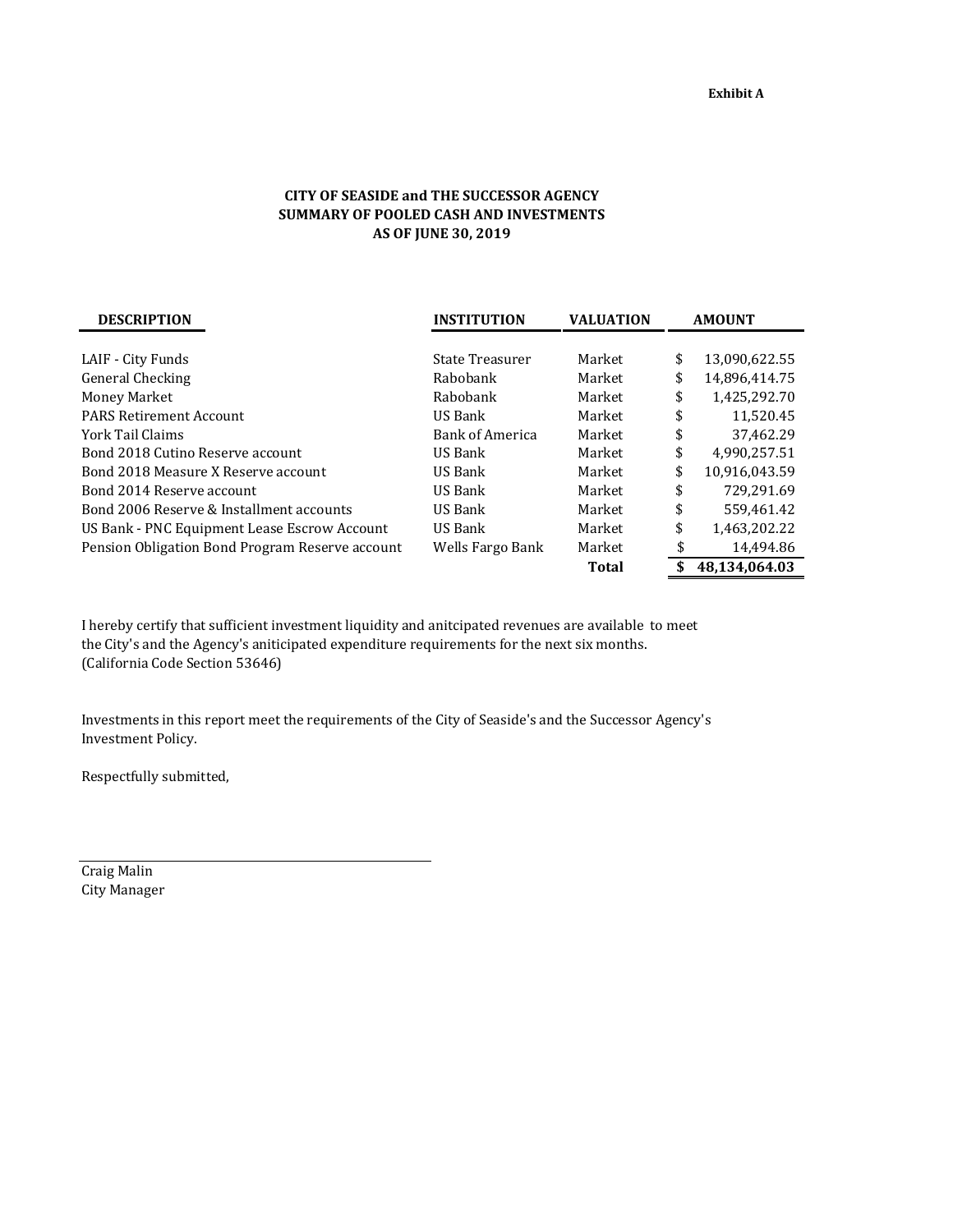## **CITY OF SEASIDE and THE SUCCESSOR AGENCY SUMMARY OF POOLED CASH AND INVESTMENTS AS OF JUNE 30, 2019**

|                                                                 |          | <b>Book</b>   | % of    | Market        |
|-----------------------------------------------------------------|----------|---------------|---------|---------------|
|                                                                 | Yield    | Value         | Total   | Value         |
|                                                                 |          |               |         |               |
| <b>Investments</b>                                              |          |               |         |               |
| State Treasurer LAIF - City Account                             | 1.26%    | 13,090,622.55 | 27.20%  | 13,090,622.55 |
| <b>Checking Account</b>                                         |          |               |         |               |
| Rabobank - General Checking                                     | $0.00\%$ | 14,896,414.75 | 30.95%  | 14,896,414.75 |
| Rabobank - Money Market                                         | 0.10%    | 1,425,292.70  | 2.96%   | 1,425,292.70  |
| <b>PARS Retirement Account</b>                                  | 0.92%    | 11,520.45     | 0.02%   | 11,520.45     |
| Bank of America-York Checking                                   | $0.00\%$ | 37,462.29     | 0.08%   | 37,462.29     |
| US Bank - Cutino Revenue 2018 Bonds                             |          |               |         |               |
| Installment Payment, Reserve                                    | 0.15%    | 4,990,257.51  | 10.37%  | 4,990,257.51  |
| US Bank - Measure X Revenue 2018 Bonds                          |          |               |         |               |
| Installment Payment, Reserve                                    | 0.15%    | 10,916,043.59 | 22.68%  | 10,916,043.59 |
| US Bank - Redevelopment Agency Merged Area Refunding 2014 Bonds |          |               |         |               |
| Installment Payment, Reserve                                    | $0.00\%$ | 729,291.69    | 1.52%   | 729,291.69    |
| US Bank - Golf Course 2006 Bonds                                |          |               |         |               |
| Installment Payment, Reserve                                    | 0.14%    | 559,461.42    | 1.16%   | 559,461.42    |
| <b>US Bank - PNC Equipment Lease Escrow Account</b>             | 0.15%    | 1,463,202.22  | 3.04%   | 1,463,202.22  |
| <b>Wells Fargo Bank</b>                                         |          |               |         |               |
| Pension Obligation Bond Program Reserve Account                 | 1.96%    | 14,494.86     | 0.03%   | 14,494.86     |
| <b>Total Cash and Investments</b>                               |          | 48,134,064.03 | 100.00% | 48,134,064.03 |
|                                                                 |          |               |         |               |